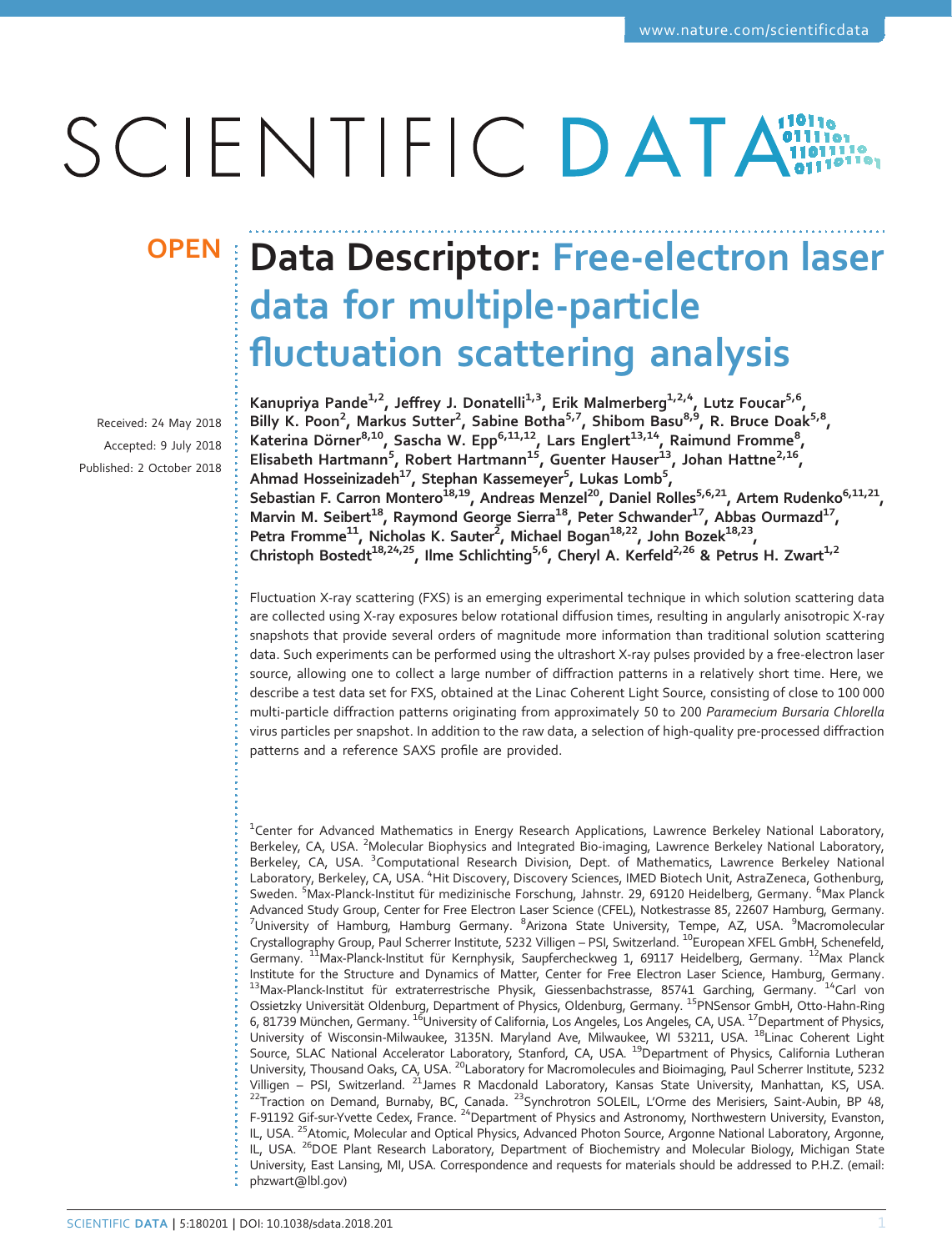| Design Type(s)           | virus particle imaging objective      |
|--------------------------|---------------------------------------|
| Measurement Type(s)      | X-ray diffraction data                |
| Technology Type(s)       | X-ray free electron laser             |
| Factor Type(s)           |                                       |
| Sample Characteristic(s) | Paramecium bursaria Chlorella virus 1 |

#### Background & Summary

Fluctuation X-ray scattering (FXS) studies extend traditional small angle X-ray scattering (SAXS) methods by using X-ray snapshot with exposure times so short that the ensemble of illuminated particles can be well approximated as frozen in time and space. The resulting scattering patterns are no longer angularly isotropic, but instead exhibit small intensity fluctuations around the mean SAXS intensity<sup>[1](#page-5-0),[2](#page-5-0)</sup>. Angular correlations of these intensity fluctuations can be directly related to the underlying molecular structure of the sample, providing much more information than traditional 1D SAXS curves<sup>[3](#page-5-0)</sup>. The correlation function  $C_2(q, q', \Delta\phi)$  is defined as

$$
C_2(q, q', \Delta \phi) = \frac{1}{2\pi N} \sum_{j=1}^N \int_0^{2\pi} I_j(q, \phi) I_j(q', \phi + \Delta \phi) d\phi,
$$
 (1)

where N is the total number of diffraction patterns,  $q$  and  $q'$  are the magnitudes of the scattering vectors (in inverse resolution), and  $\phi$  and  $\phi + \Delta \phi$  are the corresponding angular coordinates describing the intensity  $I_j(q, \phi)$  of the j<sup>th</sup> scattering pattern recorded on the detector. The correlation function  $C_2(q, q', \Delta \Delta \phi)$  can be written as a Legendre series:

$$
C_2(q, q', \Delta\phi) = \sum_{l=0,2,...}^{\infty} k_l B_l(q, q') P_l(\cos\theta_q \cos\theta_{q'} + \sin\theta_q \sin\theta_{q'} \cos\Delta\phi), \qquad (2)
$$

where  $P_l$  is the Legendre polynomial of order l and  $\theta_q = \arccos(q\lambda/4\pi)$ ,  $\lambda$  is the wavelength of the incident X-rays, and  $k_i$  is a scale factor equal to the number of particles in the beam for  $l > 0$ , and equal to its square for  $l=0$ . The expansion coefficients  $B_l(q, q')$  are in turn related to the spherical harmonic expansion coefficients  $I_{lm}(q)$  of the 3D intensity scattering volume  $I(q)$  of the scattering particle, where  $q=(q, \theta, \phi)$ :

$$
B_l(q, q') = \sum_{m=-l}^{l} I^*_{lm}(q) I_{lm}(q'),
$$
\n(3)

where, in polar coordinates,

$$
I(q,\theta,\phi) = \sum_{l=0}^{\infty} \sum_{m=-l}^{l} I_{lm}(q) Y_{lm}(\theta,\phi).
$$
 (4)

The intensity function is equal to the square of the modulus of the Fourier transform of the real-space object  $\rho(r)$  under investigation:

$$
I(\mathbf{q}) = |\mathcal{F}[\rho(\mathbf{r})]|^2,\tag{5}
$$

where  $F$  denotes the Fourier transform<sup>[1](#page-5-0)</sup>.

Prior work in fluctuation scattering from biological samples has demonstrated that high-quality correlation data can be obtained from single-particle diffraction data<sup>[4](#page-5-0)</sup> and can be used for ab initio structure determination using the multi-tiered iterative phasing algorithm<sup>[5](#page-5-0)</sup>. Although previous work has shown that the signal to noise ratio (SNR) of such data is independent of the number of particles per shot<sup>5</sup> when the particles are in a vacuum, the relationship between number of particles and SNR in the presence of large buffer and detector backgrounds has not yet been studied. In this communication, we describe unprocessed, experimental multi-particle scattering data from which an FXS correlation data set can be derived. The data, obtained at the Atomic, Molecular and Optical (AMO) instrument at the Linac Coherent Light Source<sup>[6](#page-5-0),[7](#page-5-0)</sup>, consist of close to 60 000 high quality scattering images of the *Paramecium* bursaria Chlorella virus 1 (PBCV-1, ~190 nm in diameter<sup>[8](#page-5-0)</sup>) and 30 000 scattering images of the sample buffer. The images presented here provide the community with experimental data on which algorithms for processing fluctuation scattering data and structure solution can be tested. The data are deposited at the CXIDB<sup>[9](#page-5-0)</sup> in the form of hdf5 and xtc files.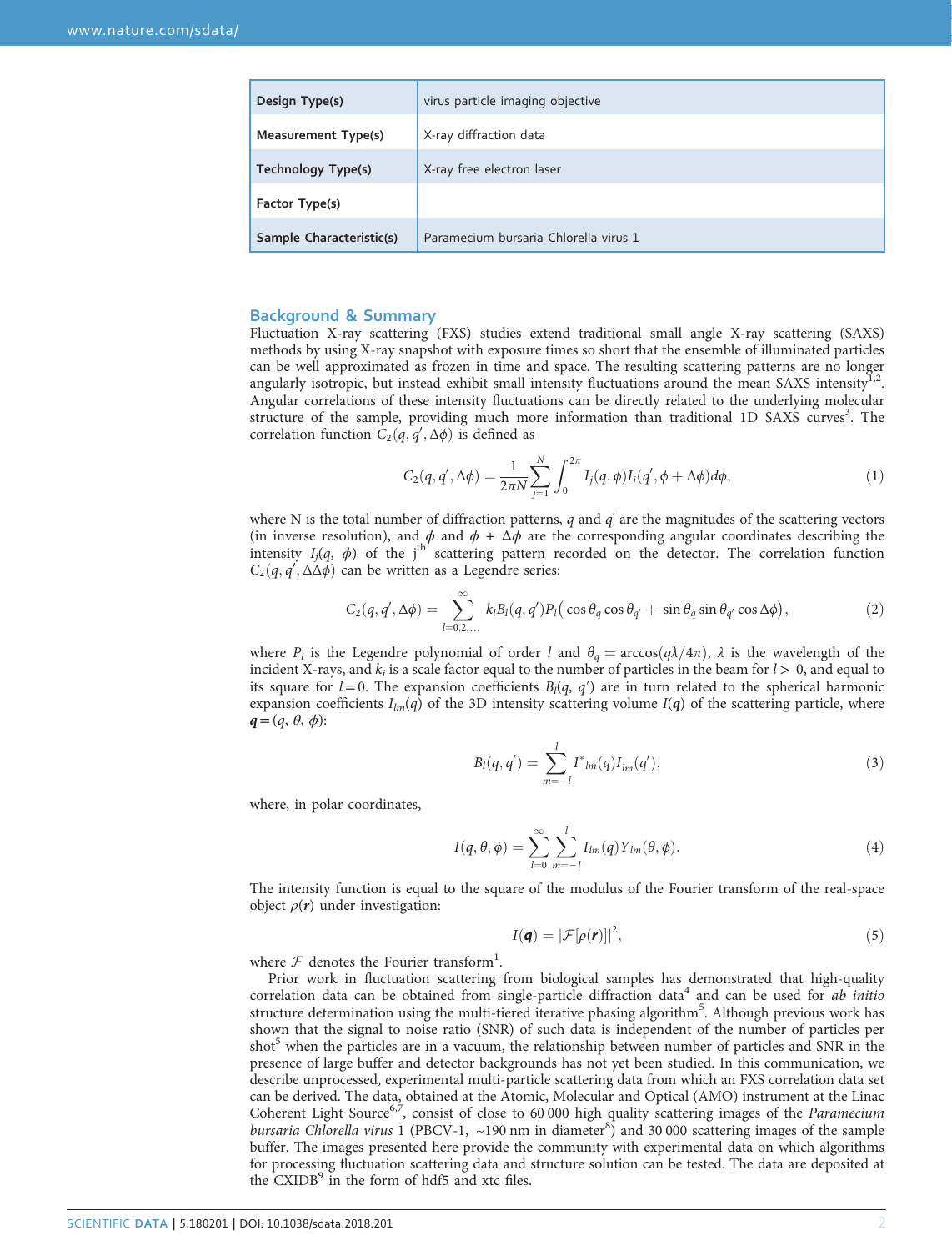#### **Methods**

#### Sample Preparation, Sample Delivery and Data collection

A batch of Paramecium Bursaria Chlorella virus 1 sample was prepared as described previously<sup>10</sup>. Here we used 1% triton instead of Nonidet and centrifuged the virus sample at 20,000 rpm in an ultracentrifuge. The pure virus sample was dialyzed against 50 mM 4-methylmorpholine<sup>[11](#page-5-0)</sup>. The quality of the FXS data was gauged by comparing the derived SAXS data against a reference Small Angle Scattering curve obtained at the cSAXS beamline at the Swiss Light Source, at an energy of 11 keV. The sample used for FXS data collection was diluted with buffer to a concentration of approximately  $5 \times 10^{11}$  particles per ml.

The multi-particle FXS scattering data were collected at the Atomic, Molecular and Optical (AMO) instrument at the LCLS<sup>[6](#page-5-0),[7](#page-5-0)</sup>. The experiment was performed in the CFEL-ASG Multi-Purpose chamber (CAMP)<sup>12</sup>. The PBCV-1 solution described above was injected into the XFEL interaction region as a microjet of approximately 5 μm diameter, using a gas dynamic virtual nozzle (GDVN) injector<sup>[13,14](#page-5-0)</sup> at a flow rate of  $\sim$ 20 μl/min (Fig. 1). The diffraction data were collected in the water window, using a photon energy of 514 eV, an electron bunch length (pulse length) of 100 fs and a repetition rate of 120 Hz. The average number of photon per pulse was  $10^{12}$  $10^{12}$  $10^{12}$ . The focus size was approximately 25  $\mu$ m<sup>2</sup> (FWHM). Diffraction patterns were collected on two pairs of p-n junction charge-couple device (pnCCD) detectors<sup>[15](#page-5-0)</sup> read out at 120 Hz. The front and back panels of the detector consisted of two pairs of  $1024 \times 512$  arrays of square 75  $\mu$ m × 75  $\mu$ m pixels. The front panels were placed 224 mm from the interaction region, separated by a horizontal gap of 23 mm. The back detector was placed 741 mm from the sample/XFEL interaction zone, with a horizontal gap of 1.73 mm [\(Table 1\)](#page-3-0). The maximum resolution achievable under these conditions is 14.3 nm (8.9 nm) at the edge (corner) of the front and 46.8 nm (32.7 nm) at the edge (corner) of the back detector. The X-ray scattering patterns and associated metadata were stored as xtc files. These diffraction images were pre-processed using the CFEL-ASG Software Suite (CASS)[16](#page-5-0). The images were corrected for dark current; pixels systematically producing outlying intensity values were flagged. The resulting data was cast in larger arrays to include the detector gaps. The detector halves were placed roughly symmetrically around the X-ray beam. The back detector, with gaps included, is contained in an array of 1024 by 1047, with the mean beam center located at (506, 526). The front detector (with gaps included) is contained in an 1331 by 1031 array, with a mean beam center of (657, 552). The back detector was at gain mode 1, corresponding to 1250 ADU per 1keV photon. The gain mode of the front pnCCD was 4, corresponding to 78 ADU per 1keV photon. The resulting arrays are stored in an hdf5 file and are deposited in the CXIDB with accession number 79 (Data Citation [1](#page-5-0)). A Globus end-point is available for high-speed data-transfer.

From the concentration, the jet diameter and the focus size the particle count per exposure is estimated to 60 particles per shot. Given that the focussed X-ray beam has extended tails beyond the focal limit, there is an uncertainty that likely places the true particle count somewhat higher. A conservative estimate of the bounds of the particle count of 50 to 200 is proposed.

#### Pattern Selection

Due to liquid jet and X-ray beam instabilities, not all scattering patterns collected are of sufficient quality for correlation analyses. The set of diffractions patterns of the sample collected contain, besides multi-



Figure 1. A schematic overview of a Fluctuation X-ray Scattering. (a) An FXS experiment at an XFEL can be performed by intersecting a liquid jet containing the sample particles with the XFEL pulse and recording the diffraction pattern on a multi-panel detector. The data generated by the setup described in this manuscript resulted in a maximum resolution of 14.3 nm (8.9 nm) at the edge (corner) of the front and 46.8 nm (32.7 nm) at the edge (corner) of the back detector. (b) Calculation of the intensity correlations is performed according to equation 1. The scattering patterns shown above are experimental data discussed in this report.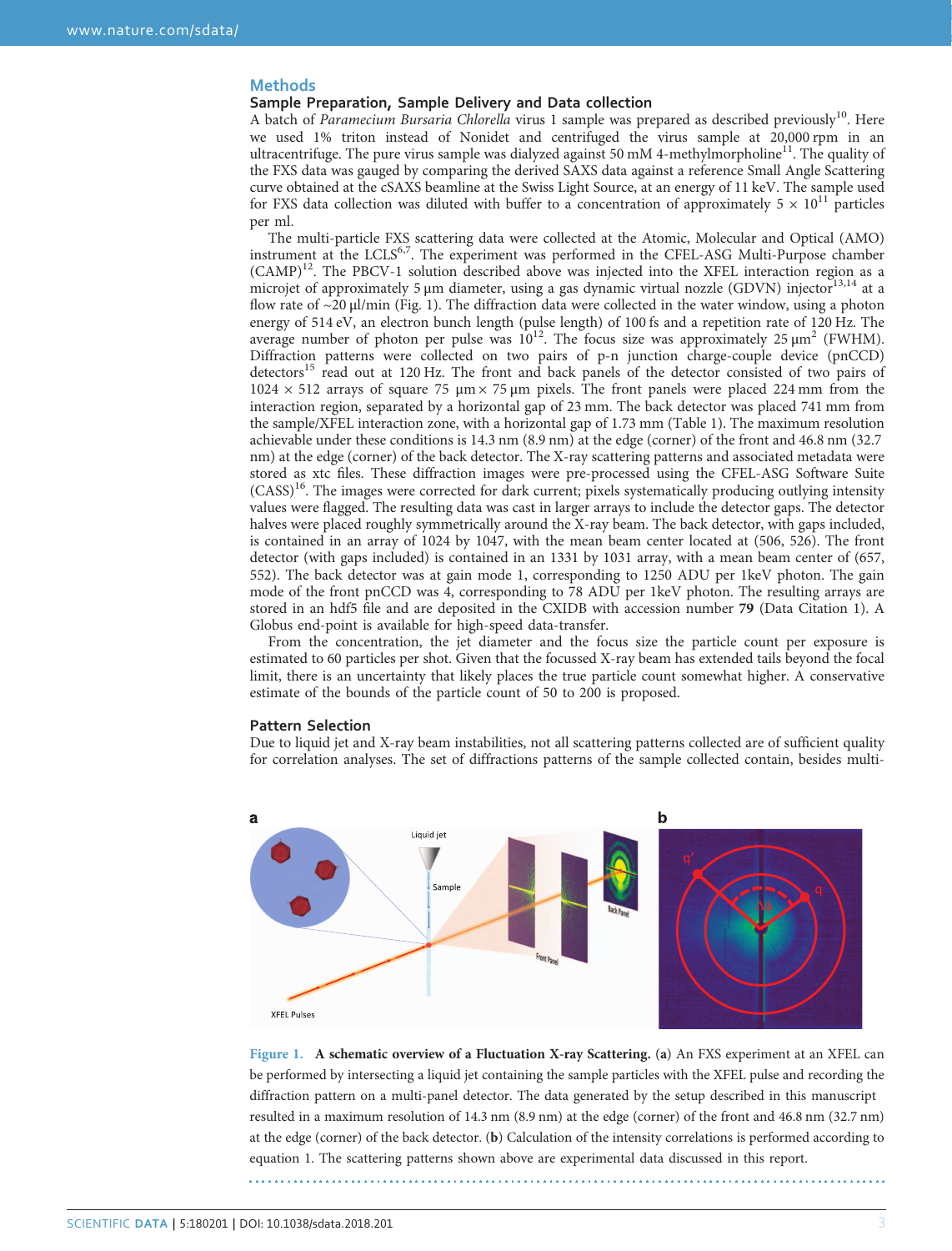<span id="page-3-0"></span>

| Parameter             | Value            |
|-----------------------|------------------|
| X-ray energy          | 514 eV / 2.4 nm  |
| X-ray pulse length    | $100$ fs         |
| X-ray repetition rate | 120 Hz           |
| Front panel gap       | $23 \text{ mm}$  |
| Front panel distance  | $224 \text{ mm}$ |
| Back panel gap        | $1.73$ mm        |
| Back Panel distance   | 741 mm           |

Table 1. Data collection parameters.



Figure 2. Pattern selection. (a). The total integrated intensities from the back panel form a bimodal distribution, for both the buffer data and the sample. In the buffer run, decent buffer-only shots (b1) dominate the low end, whereas streak dominated images (b2) and shots containing residual virus particles (b3) are found with higher integrated intensities. For the sample run, blank shots (c1) dominate the low end, and streakdominated images (c3) are found in shots with integrated intensities residing in the extended tail (>200 AU) of the distribution. Diffraction patterns of the sample falling in the major peak (c2), with integrated intensities between 50 and 200 AU can be used to obtain experimental intensity correlations. All diffraction patterns are shown with a logarithmic colormap.

particle hits, a set of blanks, where no virus was intersected by the XFEL beam, as well as images characterized by a very high total scattered intensity and extensive intensity streaks where the X-rays hit the edge of the jet or part of the liquid-jet nozzle, Fig. 2. Similar observations were made for the buffer run. A selection of patterns was made on the basis of the total integrated intensity on the back panel. A histogram analysis of the integrated intensity reveals a bimodal distribution, with high quality patterns occurring around the most-populated mode of the distribution.

#### Code Availability

CASS is publicly available on github (<https://gitlab.gwdg.de/p.lfoucar/cass>). The reading of xtc files is supported by the psana libraries distributed by the LCLS ([https://stanford.io/2lhTEwT\)](https://gitlab.gwdg.de/p.lfoucar/cass).

#### Data Records

Four individual datasets have been deposited on the CXIDB website (Data Citation [1](#page-5-0)). The deposited data consists of the raw xtc file of the experimental PBCV-1 and buffer scattering data. Selected patterns, preprocessed with CASS, involving dark-current subtraction and common mode corrections, of PBCV-1 and buffer have been deposited also in separate hdf5 files for the back and front pnCCD detectors. The xtc files contain close to 100 000 scattering patterns, whereas the selected pre-processed files contain close to 60 000 patterns for PBCV-1 and 30 000 patterns for the buffer. A reference buffer subtracted SAXS data set from PBCV-1 at the same concentration, collected at 11 keV using the CSAXS beamline at the Swiss Light Source has been deposited as well. The data records are summarized in [Table 2.](#page-4-0)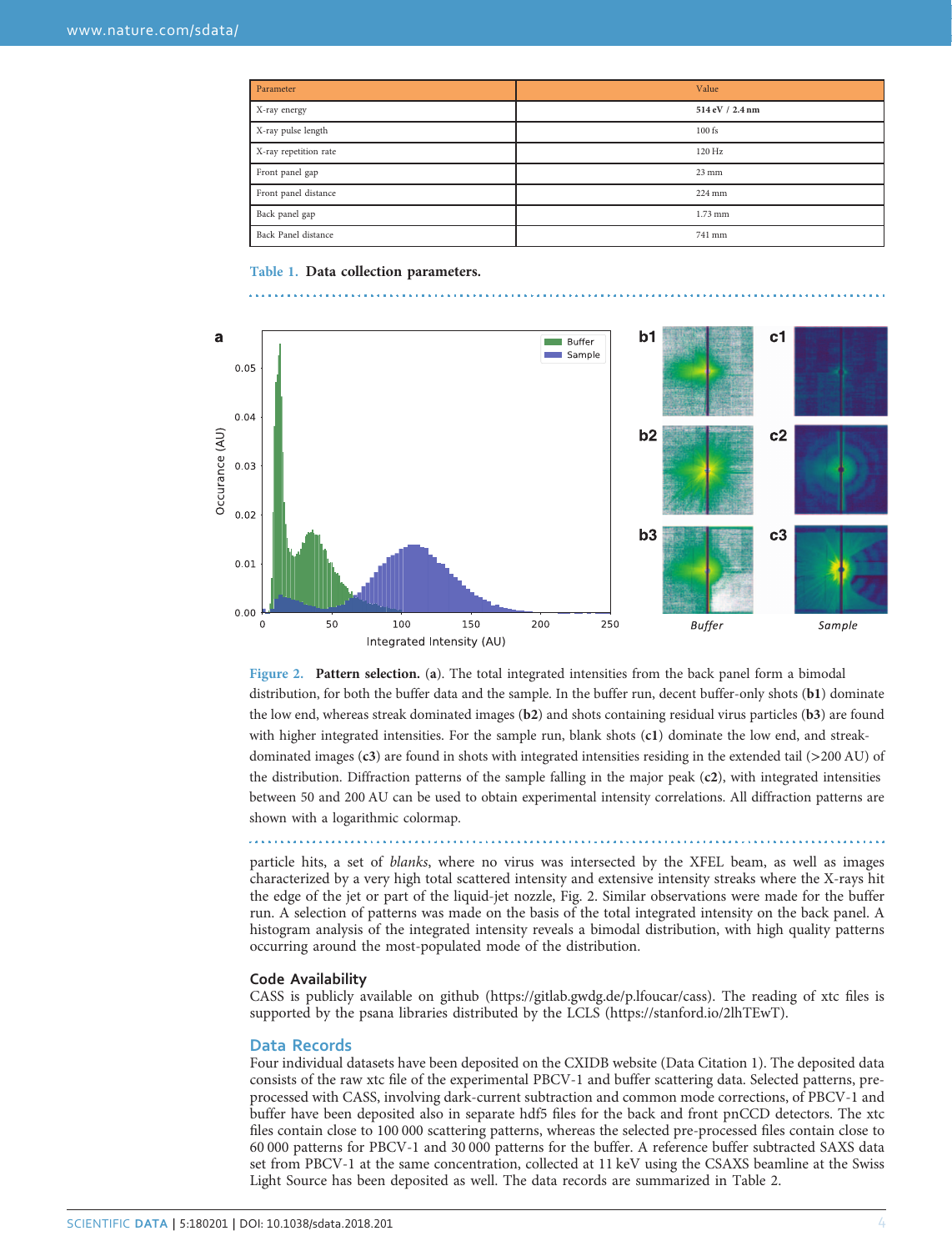<span id="page-4-0"></span>

| Data Identifier                       | <b>Contents</b>                                                                                                                    | <b>Comments</b>                                                                                                                                                                         |
|---------------------------------------|------------------------------------------------------------------------------------------------------------------------------------|-----------------------------------------------------------------------------------------------------------------------------------------------------------------------------------------|
| CXIDB-79: Raw XTC Files               | PBCV-1 and buffer scattering patterns in xtc format.                                                                               |                                                                                                                                                                                         |
| CXIDB-79: PBCV Diffraction Patterns   | Selected scattering images of PBCV-1 in solution, common mode<br>and geometry corrected by CASS. Contains ~60000 patterns.         | The hdf5 path '/data/data' contains the data. The '/data/mask' field<br>contains a mask covering the overloaded jet streak. 'data/<br>timestamp str' contains timestamps of the images. |
| CXIDB-79: Buffer Diffraction Patterns | Selected scattering images of sample buffer, common mode and<br>geometry corrected by CASS. Contains 20000 patterns.               | The hdf5 path '/data/data' contains the data. The '/data/mask' field<br>contains a mask covering the overloaded jet streak. 'data/<br>timestamp str' contains timestamps of the images. |
| CXIDB-79: SAXS Data                   | A reference SAXS curve of PBCV-1 collected at the cSAXS<br>beamline at the Swiss Light Source, collected at an energy of<br>11keV. | A SAXS curve in plain ASCII. Each line contains q (in inverse<br>Ångström) and the corresponding mean intensity.                                                                        |

#### Table 2. Data Records.



Figure 3. The experimental SAXS data derived from the selected snapshots on the back detector display a characteristic oscillatory behaviour consistent with spherical-like particles. This SAXS curve is close to a reference curve obtained from PBCV-1 at the Swiss Light Source's CSAXS beamline at 11000 eV. Minor discrepancies between the soft X-ray and hard X-ray curve are likely due to contrast differences in the water window. A hard sphere model of the AMO data and the SLS data suggest a diameter of 174 nm and 168 nm, which would correspond to an icosahedron with diameter of 204 and 197 nm respectively.

### Technical Validation

The quality of the data can be assessed by the mean intensity as a function of resolution, Fig. 3. The SAXS curve was obtained by angular integration of the images after masking out the strong jet scattering streaks seen in the diffraction patterns, [Fig. 2c](#page-3-0). A mask covering the jet streak included in the deposited hdf5 files. The experimental SAXS data were fitted in the low-q region (up to 0.015 Å<sup>-1</sup>) with the theoretical scattering curve of a hard sphere with a diameter of 174 nm. Given that the diameter of an icosahedron is [17](#page-5-0)% larger than the sphere that touches the midpoint of each vertex<sup>17</sup>, the hard sphere model derived here would correspond to a maximum particle dimension of little over 200 nm, consistent with the available model<sup>8</sup>. The analyses of the reference data collected at the Swiss Light Source can be modelled (at low q) with a hard sphere with a radius of 168 nm, corresponding to an icosahedron with diameter of 197 nm. The difference in estimated size between the reference data and the curve obtained from AMO can be ascribed to changes in relative contrast at lower X-ray energies, the effects of radiation damage on the sample at synchrotron sources, variations in sample preparations or concentration effects on the shape of the low q data.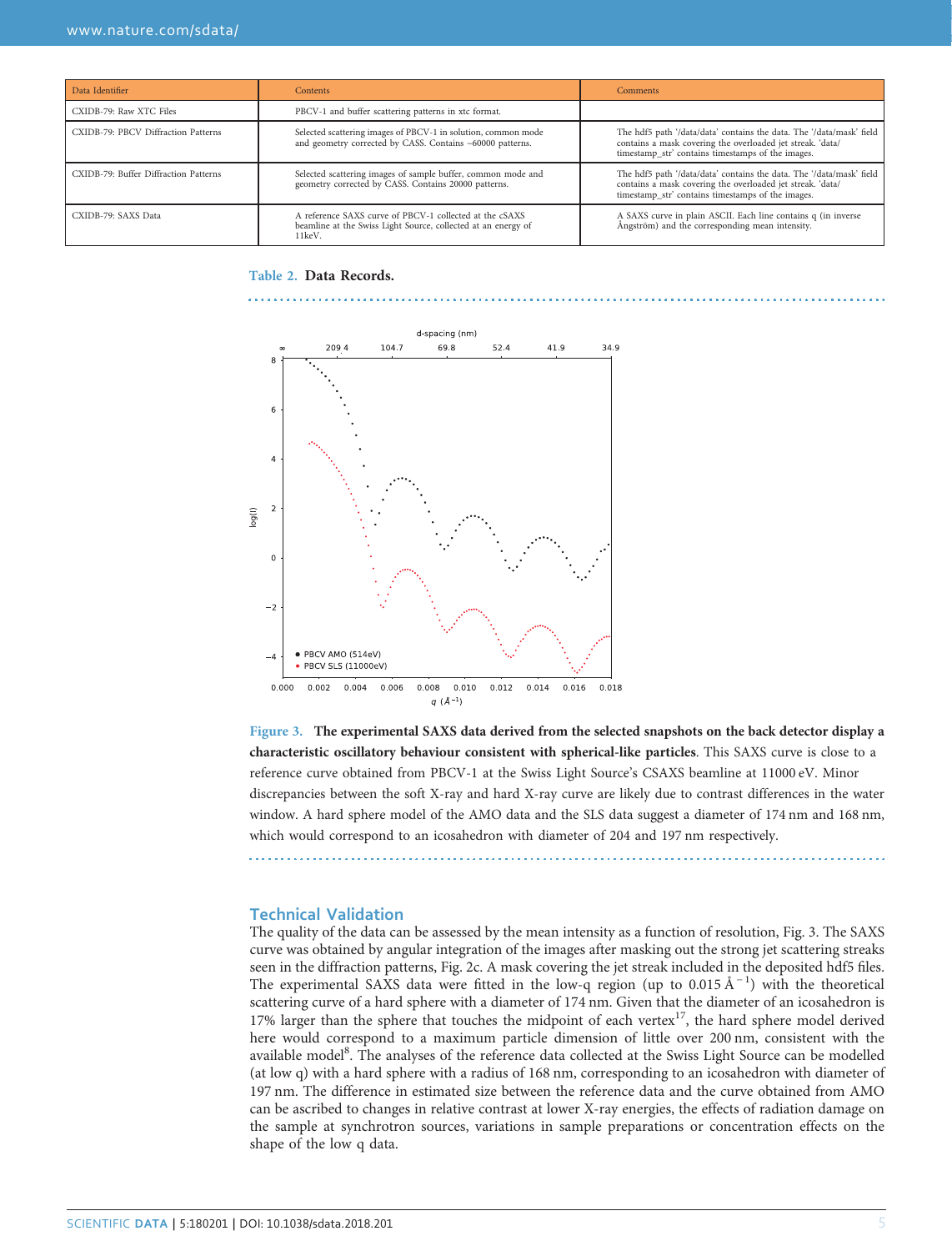#### <span id="page-5-0"></span>References

- 1. Kam, Z. Determination of Macromolecular Structure in Solution by Spatial Correlation of Scattering Fluctuations. Macromolecules 10, 927–934 (1977).
- 2. Saldin, D. K. et al. New light on disordered ensembles: ab initio structure determination of one particle from scattering fluctuations of many copies. Phys Rev Lett 106, 115501 (2011).
- 3. Malmerberg, E., Kerfeld, C. A. & Zwart, P. H. Operational properties of fluctuation X-ray scattering data. IUCrJ 2, 309–316 (2015).
- 4. Kurta, R. P. et al. Correlations in Scattered X-Ray Laser Pulses Reveal Nanoscale Structural Features of Viruses. Phys Rev Lett 119, 158102 (2017).
- 5. Kirian, R. A., Schmidt, K. E., Wang, X., Doak, R. B. & Spence, J. C. Signal, noise, and resolution in correlated fluctuations from snapshot small-angle x-ray scattering. Phys Rev E Stat Nonlin Soft Matter Phys 84, 011921 (2011)
- 6. Bozek, J. D. AMO instrumentation for the LCLS X-ray FEL. The European Physical Journal Special Topics 169, 129–132 (2009). 7. Ferguson, K. R. et al. The Atomic, Molecular and Optical Science instrument at the Linac Coherent Light Source. Journal of
- synchrotron radiation 22, 492–497 (2015). 8. Zhang, X. et al. Three-dimensional structure and function of the Paramecium bursaria chlorella virus capsid. Proc Natl Acad Sci USA 108, 14837–14842 (2011).
- 9. Maia, F. R. The Coherent X-ray Imaging Data Bank. Nat Methods 9, 854–855 (2012).
- 10. Van Etten, J. L., Burbank, D. E., Xia, Y. & Meints, R. H. Growth cycle of a virus, PBCV-1, that infects Chlorella-like algae. Virology 126, 117–125 (1983).
- 11. Kassemeyer, S. et al. Femtosecond free-electron laser x-ray diffraction data sets for algorithm development. Opt Express 20, 4149–4158 (2012).
- 12. Strüder, L. et al. Large-format, high-speed, X-ray pnCCDs combined with electron and ion imaging spectrometers in a multipurpose chamber for experiments at 4th generation light sources. Nuclear Instruments and Methods in Physics Research Section A: Accelerators, Spectrometers, Detectors and Associated Equipment 614, 483–496 (2010).
- 13. DePonte, D. P. et al. Gas dynamic virtual nozzle for generation of microscopic droplet streams. Journal of Physics D Applied Physics 41 (2008).
- 14. Weierstall, U., Spence, J. C. H. & Doak, R. B. Injector for scattering measurements on fully solvated biospecies. The Review of scientific instruments 83 (2012).
- 15. Strüder, L. High-resolution imaging X-ray spectrometers. Nuclear Instruments and Methods in Physics Research Section A: Accelerators, Spectrometers, Detectors and Associated Equipment 454, 73–113 (2000).
- 16. Foucar, L. et al. CASS--CFEL-ASG software suite. Computer Physics Communications 183, 2207–2213 (2012).
- 17. Sloane N. J. A.editor The On-Line Encyclopedia of Integer Sequences, entries A019881 & A019863<https://oeis.org> (2018).

#### Data Citations

1. Pande, K. Coherent X-ray Imaging Data Bank <http://dx.doi.org/10.11577/1437269> (2018).

#### Acknowledgements

This research was supported by the Max Planck society and in part, by the Advanced Scientific Computing Research and the Basic Energy Sciences programs, which are supported by the Office of Science of the US Department of Energy under Contract DE-AC02-05CH11231. This research used resources of the National Energy Research Scientific Computing Center, a DOE Office of Science User Facility supported by the Office of Science of the US Department of Energy under Contract DE-AC02- 05CH11231. Use of the Linac Coherent Light Source (LCLS), SLAC National Accelerator Laboratory, is supported by the U.S. Department of Energy, Office of Science, Office of Basic Energy Sciences under Contract No. DE-AC02-76SF00515. This material is also based upon work partly supported by the National Science Foundation under Grant Nos 1240590 and 1733552. The research conducted at UWM was supported by the US Department of Energy, Office of Science, Basic Energy Sciences under award DE-SC0002164 (algorithm design and development), and by the US National Science Foundation under awards STC 1231306 (numerical trial models and data analysis) and 1551489 (underlying analytical models). Further support originates from the National Institute of General Medical Sciences of the National Institutes of Health (NIH) under Awards R01GM109019 and GM117126. The content of this manuscript is solely the responsibility of the authors and does not necessarily represent the official views of NIH.

#### Author Contributions

C.A.K., P.F., A.O., N.K.S., P.H.Z., I.S., C.B. arranged beamtime; P.H.Z., E.M., I.S. conceived the experiment. K.P., J.J.D., E.L.M., L.F., B.K.P., I.S. and P.H.Z. analysed the data. The manuscript was written with input from K.P., J.J.D., E.L.M., L.F., I.S., A.O., C.A.K. and P.H.Z. The experiment was performed with input from E.L.M., L.F., B.K.P., M.S., S.Bo., S.Ba., R.B.D., K.D., S.W.E., L.E., R.F., E.H., R.H., G.H., J. H., A.H., S.K., L.L., S.F.C.M., D.R., A.R., M.M.S., R.G.S., P.S., A.O., P.F., N.K.S., M.B., J.B., C.B., I.S., C.A. K. and P.H.Z. The reference SAXS data was collected by A.M.

#### Additional Information

Competing interests: The authors declare no competing interests.

How to cite this article: Pande, K. et al. Free-electron laser data for multiple-particle fluctuation scattering analysis. Sci. Data. 5:180201 doi: 10.1038/sdata.2018.201 (2018).

Publisher's note: Springer Nature remains neutral with regard to jurisdictional claims in published maps and institutional affiliations.